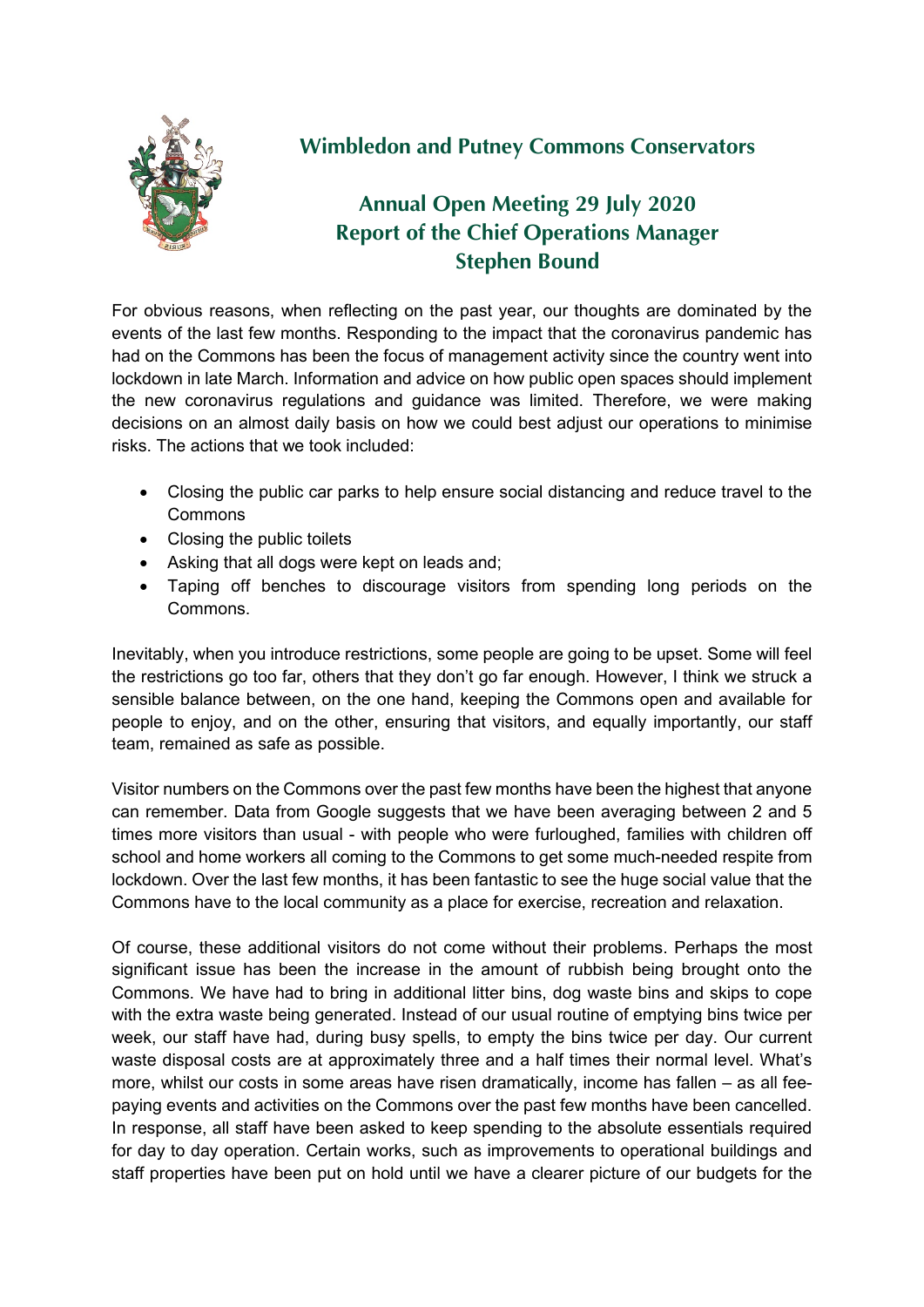year. We are looking now at how we can phase the return of events, in line with government regulations and guidance, over the next few months. This will start with a much reduced, Wimbledon Bookfest to be held outdoors over one weekend in mid-September. Due to uncertainty over coronavirus we reluctantly took the decision to cancel our annual Commons Open Day for 2020. However, with 2021 being the 150<sup>th</sup> anniversary of the introduction of the Wimbledon and Putney Commons Act, I'm sure that next year's Commons Open Day will be a very special one.

If Coronavirus wasn't enough for one year, we experienced an extremely wet winter, culminating in the wettest February on record. This brought with it another set of challenges. Prolonged spells of heavy rainfall, and the associated run off, caused extensive damage to paths. The maintenance team spent several weeks undertaking path repairs – particularly on the routes sloping down from the golf course to the Playing Fields. A significant path restoration project was also undertaken on Putney Heath. Drainage and resurfacing work were carried out on the section of Ladies Mile between Inner Park Ride and Tibbet's Corner, where flooding had made the paths almost impassable. If climate change predictions are correct, these more extreme weather conditions – and the impact that they have on the Commons, could be a more regular occurrence in future years.

Another casualty of the wet weather was the Rosslyn Park Schools Rugby Sevens Tournament. For those of you not familiar with the event, it is the largest schools' rugby tournament in the world and is held annually at the Richardson Evans Memorial Playing Fields. In early March, just a couple of weeks before the tournament was due to begin, most of the pitches were underwater. As a result, we had to take the difficult decision to tell the organisers that the vast majority of the pitches at REMPF would not be available, which, in effect meant the cancellation of the tournament. On a positive note, we are currently in negotiation with Rosslyn Park to hold the event on the Commons for the next 5 years – giving them a secure venue and WPCC a secure income for the future.

Despite the challenges over the last 12 months, the vital task of conserving the important habitats on the Commons has continued. Over winter, the Maintenance Team cleared trees from a large area of heathland on Putney Heath, just north of Jubilee Path. Our regular group of volunteers, the Scrub Bashers, led by Peter Haldane - our Conservation Officer - continued the never-ending task of clearing birch saplings and gorse from areas of heathland and acid grassland. Meadow management and restoration work was undertaken across Wimbledon Common, Putney Heath and Putney Lower Common. At Scio Pond, trees and scrub were cleared from the banks to improve the habitat for fish, invertebrates and aquatic vegetation. At Farm Bog, one of London's few remaining examples of a raised mire, our Maintenance team installed dams in order to help maintain the high water levels vital for the preservation of the peat soils. The hard work that has gone into the management of the Commons clearly shows. Both Wimbledon Common and Putney Lower Common were awarded London in Bloom gold awards in September 2019 – and for the second year running, Wimbledon Common was awarded Common of the Year.

Finally, I'd just like to say a few words about our staff. Day to day management of open spaces in not a job that can be carried out from home – and our staff have been out on the Commons, day in day out, throughout the lockdown period, working to ensure that the Commons remain a pleasant, accessible and safe environment for everyone. On busy days, our Keepers were speaking to literally hundreds of people with regard to breaches of byelaws or social distancing. As I mentioned earlier, our Maintenance Teams have been working seven days a